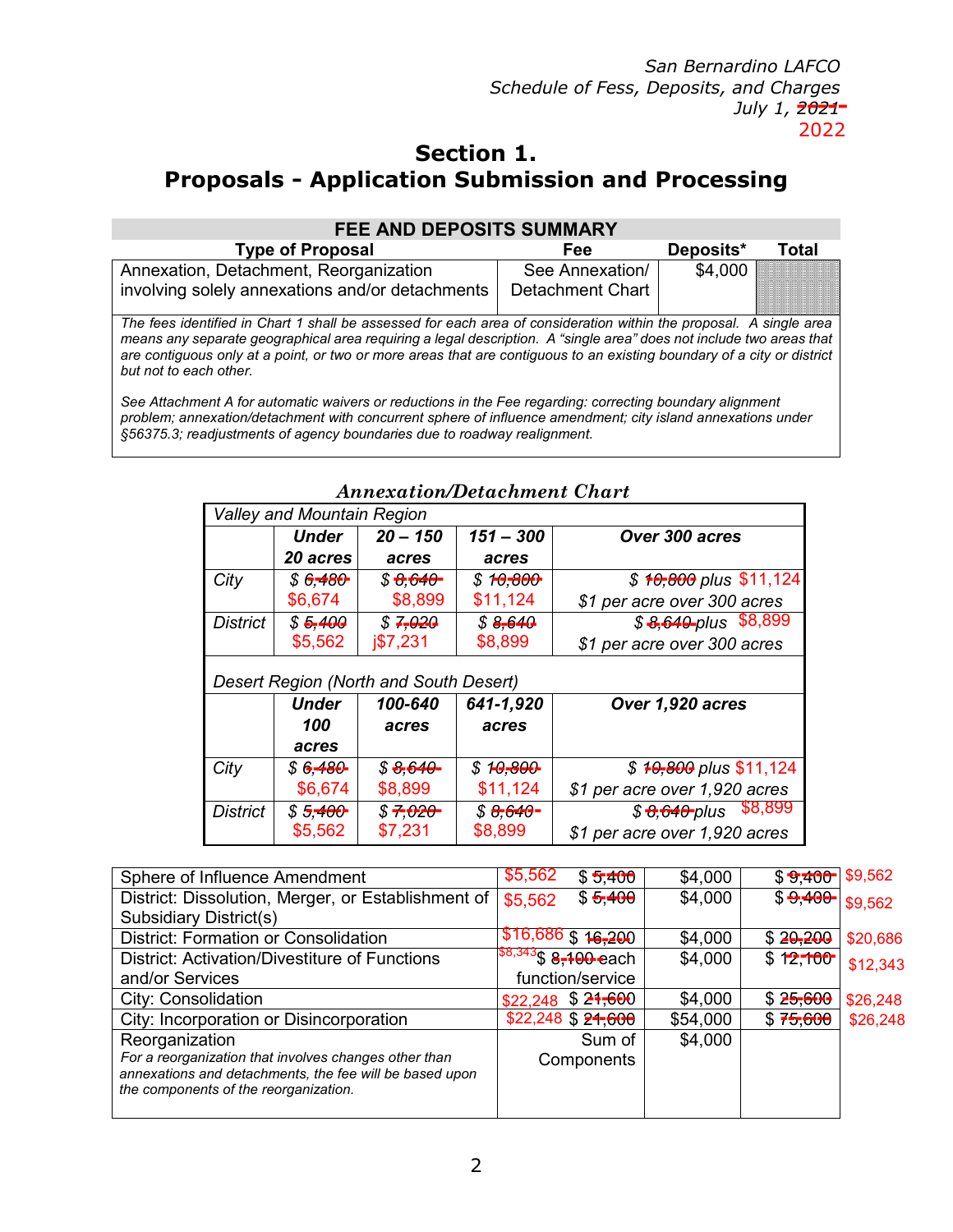ance of

licant o

\$25,000

| *DEPOSITS BREAKDOWN                                                                                                                                                                                                                                                                                                                                                                                                                                                                                                                                                                                                                                                                                                                                  |                                                          |
|------------------------------------------------------------------------------------------------------------------------------------------------------------------------------------------------------------------------------------------------------------------------------------------------------------------------------------------------------------------------------------------------------------------------------------------------------------------------------------------------------------------------------------------------------------------------------------------------------------------------------------------------------------------------------------------------------------------------------------------------------|----------------------------------------------------------|
| i ed to eim<br>licant<br>all<br>ommi ion fo all c a<br>e e<br>ete<br>of t e de o it o tlined elo<br>eim<br>ement to<br>all e e<br>e tificate of<br>om letion fo<br>i dictional c an è<br>ion<br>te<br>ommi<br>e e of infl ence amendment<br>Ifdate<br>e ol tion fo<br>ommi<br>ion<br>ill e ef nded to t e a<br>t ante amont of de o it te<br>a e le<br>alance<br>lied to ot e cate o ie<br>a e een inc<br>ed<br>e e e ce<br>c a<br>e e<br>a                                                                                                                                                                                                                                                                                                          | e and co t<br>i ed<br>io to i<br>ance of t<br>illed<br>e |
| <b>Legal Counsel</b><br>25<br>nonef nda le<br>75de o it                                                                                                                                                                                                                                                                                                                                                                                                                                                                                                                                                                                                                                                                                              | $\overline{2}$                                           |
| It is the policy of this Commission that the costs for Special Counsel due to a representation conflict shall be the<br>responsibility of the applicant. Additionally, as a condition of approval of any action taken by LAFCO, the proponents<br>shall be required to defend, indemnify and hold harmless LAFCO or its agents, officers, and employees from any<br>claim, action, or proceeding against LAFCO or its agents, officers, and employees to attack, set aside, void, or annul<br>the approval of LAFCO concerning the proposal or any action relating to, or arising out of, such approval when such<br>action is brought within the applicable statute of limitations. Refer to Policy and Procedure Manual, Section II,<br>Chapter 2. |                                                          |
| Individual Notice (\$250 non refundable, \$750 deposit)                                                                                                                                                                                                                                                                                                                                                                                                                                                                                                                                                                                                                                                                                              | \$1,000                                                  |
| (1) Individual Mailed Notice or (2) Publication of Display Ad in lieu of Individual Notice<br>In cases where the noticing would involve mailing more than 1,000 notices, the Commission may waive the individual<br>notice requirement and direct its staff to publish a 1/8th page display ad in a newspaper of general circulation within<br>the area. Refer to Policy and Procedure Manual, Section IV, Chapter 1, Policy 9.<br>By policy, individual notice to landowners and registered voters shall not be waived for city island annexations filed<br>pursuant to Government Code Section 56375.3, even if it includes more than 1,000 notices.                                                                                               |                                                          |
| Proposals Extending an Existing Special Tax<br>Should a proposal require individual notice due to the extension of an existing special tax, the<br>proponent will be required to submit a deposit for the direct costs such as: (1) the County Assessor<br>to compile the mailing list, (2) outside printing to produce the printed notices, (3) and County Mail<br>for shipping and handling. Please contact the LAFCO office for the estimated deposit cost.                                                                                                                                                                                                                                                                                       | Actual<br>Cost                                           |
| Environmental Review (\$250 non refundable, \$750 deposit)                                                                                                                                                                                                                                                                                                                                                                                                                                                                                                                                                                                                                                                                                           | \$1,000                                                  |
| All applicants shall be required to pay the full costs of the Commission's Environmental Consultant's review<br>regardless whether the Commission is the lead or responsible agency as defined under CEQA.                                                                                                                                                                                                                                                                                                                                                                                                                                                                                                                                           |                                                          |
| Preparation of Negative Declaration/Mitigated Negative Declaration                                                                                                                                                                                                                                                                                                                                                                                                                                                                                                                                                                                                                                                                                   | <b>Additional</b><br>\$15,000                            |
| Preparation of an Environmental Impact Report (EIR)                                                                                                                                                                                                                                                                                                                                                                                                                                                                                                                                                                                                                                                                                                  | <b>Additional</b>                                        |

If the proposal requires that LAFCO prepare a Negative Declaration/Mitigated Negative Declaration or EIR as CEQA lead agency, the CA Dept. of Fish and ildlife (DF) CEQA Environmental Document Filing Fees are required to be paid at the time LAFCO files the Notice of Determination with the Clerk of the Board of the affected County. The applicant will be notified of the appropriate fees, which must be received by LAFCO prior to the Commission hearing. Contact the LAFCO office for the current DF filing fees.

3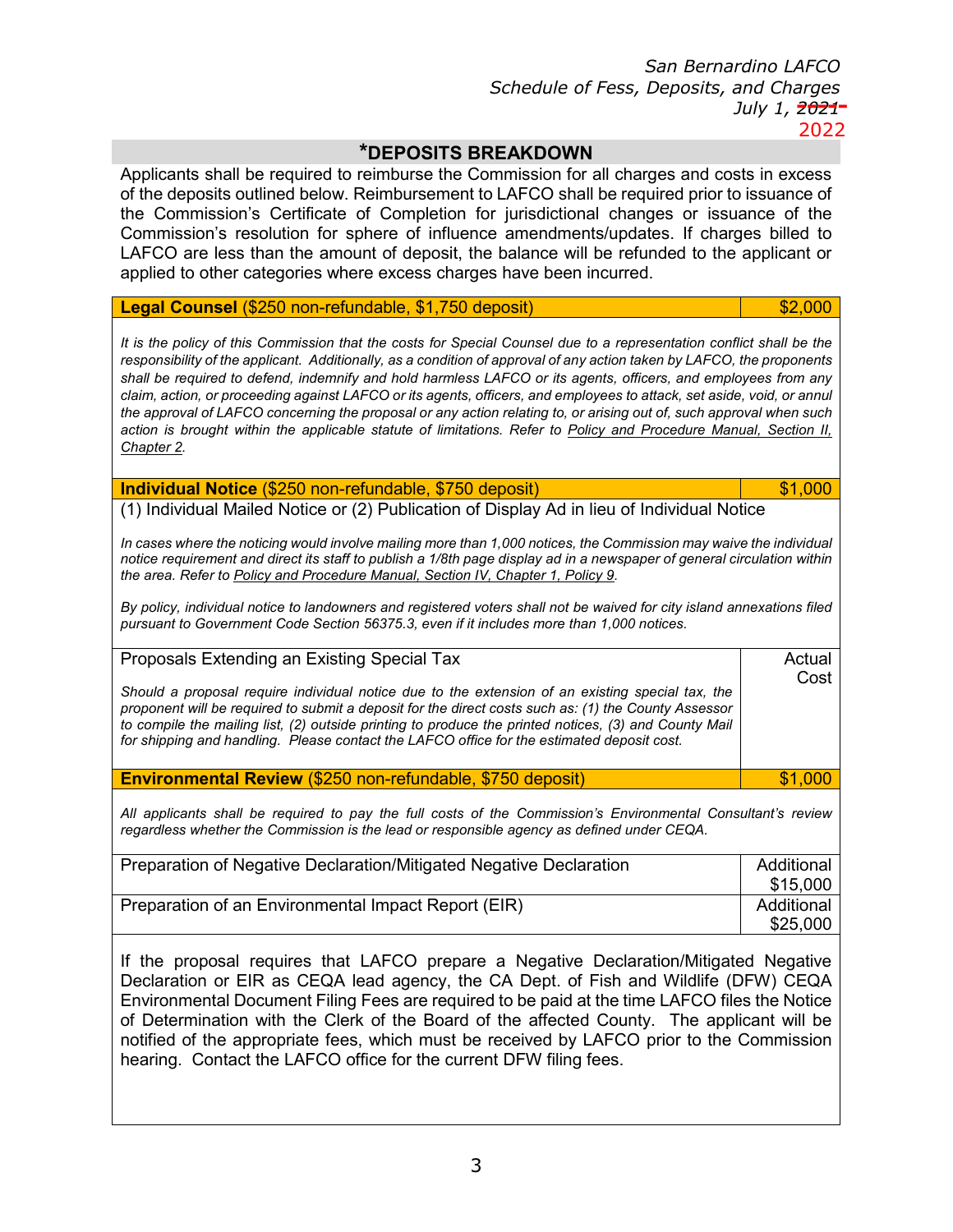| . . |  | . . |
|-----|--|-----|
|     |  |     |

| <b>Protest Proceeding, if applicable</b> 25 nonef nda le 25de o it                                                                                                                                                                                                                                                                                                                                                                                                                                                                                                   |                |  |  |  |  |  |  |
|----------------------------------------------------------------------------------------------------------------------------------------------------------------------------------------------------------------------------------------------------------------------------------------------------------------------------------------------------------------------------------------------------------------------------------------------------------------------------------------------------------------------------------------------------------------------|----------------|--|--|--|--|--|--|
| Deposit required within 30 days of Commission approval of action. The Protest Hearing will not be set until deposit<br>has been paid. Applicants shall be required to reimburse the Commission for any protest proceeding costs in excess<br>of the deposit. Reimbursement to LAFCO shall be required prior to issuance of the Certificate of Completion. If<br>charges billed to LAFCO are less than the amount of the deposit, the balance of the fee will be refunded to the<br>applicant or applied to other categories where excess charges have been incurred. |                |  |  |  |  |  |  |
| Proposals Extending an Existing Special Tax<br>Should a proposal require individual notice due to the extension of an existing special tax, the<br>proponent will be required to submit a deposit for the direct costs such as: (1) the County Assessor<br>to compile the mailing list, (2) outside printing to produce the printed notices, (3) and County Mail<br>for shipping and handling. Please contact the LAFCO office for the estimated deposit cost.                                                                                                       | Actual<br>Cost |  |  |  |  |  |  |

#### **ADDITIONAL FEES AND DEPOSITS**

**Comprehensive Fiscal Analysis for Incorporation or Disincorporation,** \$50,000 **Deposit** 

A \$50,000 deposit is required at the time the application is submitted. Applicants shall be required to reimburse the Commission for all costs associated with the preparation of the Comprehensive Fiscal Analysis in excess of the deposit prior to the scheduling of the Commission hearing. If the charges billed to LAFCO for the preparation of the required document are less than the amount of the deposit, the balance will be refunded to the applicant or applied to other categories where excess charges have been incurred.

| <b>State Controller's Fiscal Review for Incorporations, Deposit</b>                                                                                                             | \$25,000 |
|---------------------------------------------------------------------------------------------------------------------------------------------------------------------------------|----------|
| A \$25,000 deposit is required at the time a Request for State Controller Review is submitted. All costs in excess of                                                           |          |
| this amount will be the responsibility of the Requestor for payment. Any balance remaining after payments are made<br>to the State will be refunded to the Requestor of Review. |          |

| <u>Vernication of Petition Signatures by Registrar of Voters Unice, Deposit</u>                                        | ີ໓∠UU |
|------------------------------------------------------------------------------------------------------------------------|-------|
| A \$200 deposit from the applicants is required at the time of petition submission. This amount will be refunded upon  |       |
| certification of the petition and determination of billable charges. The charges assessed by the Registrar of Voters   |       |
| Office to verify petition signatures shall be payable by the affected entity in the same manner as the verification of |       |
| initiative petition signatures is billed.                                                                              |       |

| <b>Request for Reconsideration of LAFCO Decision or Environmental</b>                                                                                                                                                         |         |  |  |  |
|-------------------------------------------------------------------------------------------------------------------------------------------------------------------------------------------------------------------------------|---------|--|--|--|
| <b>Determination, Fee</b>                                                                                                                                                                                                     |         |  |  |  |
| Should a reconsideration request require individual notice due to the extension of a special tax, then the proponent<br>will be required to submit a deposit for the direct costs to produce and mail the individual notices. |         |  |  |  |
| <b>Workshop Request, Deposit</b>                                                                                                                                                                                              | \$1.000 |  |  |  |

Proponents of actions pending Commission review may request that a Commission workshop be held in their area. If the Commission agrees to conduct such a workshop session, the Commission may require reimbursement of all costs associated with that session by the proponents, subject to a deposit.

| <b>Request for Extension of Time to Complete Change of Organization</b> | \$1,100 |
|-------------------------------------------------------------------------|---------|
| <b>Proceedings (Gov't. Code Section 57001)</b>                          |         |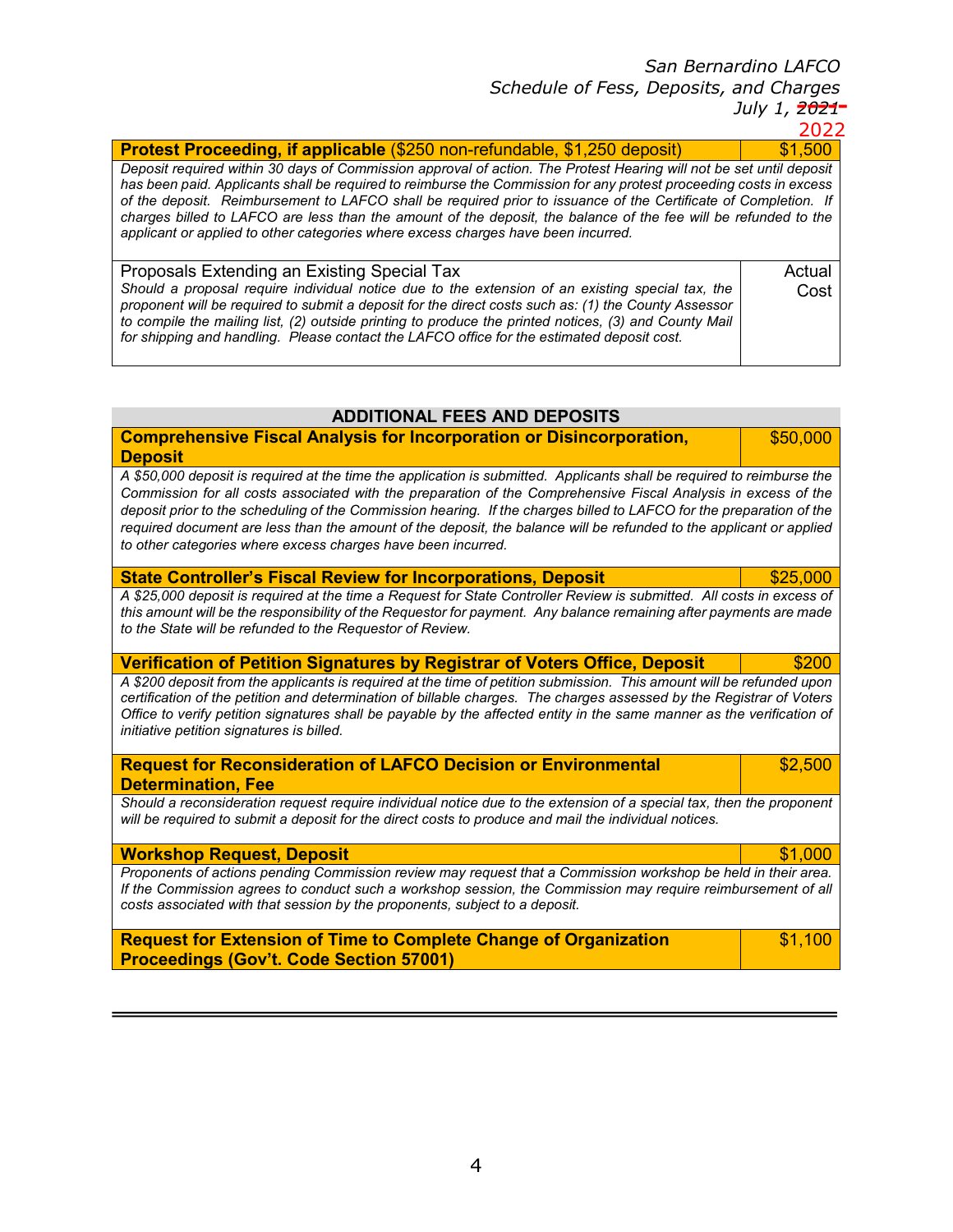# **Section 2.**

## **Proposals - Completion Fees and Charges**

Follo ing Commission approval of an action the follo charges over experienced. AFCO staff ill notify the applicant at the time the Commission s resolution is for ard of the follo ing **fees** barges is applical e to the proposal

- A. County eographic nformation anagement System S Procepsing re uired to issuance of the Certificate of Completion for urisdictional changes or issuance **Commission s resolution for sphere of antennements updates** 
	- **Changes r** uiring an update to current sphere or oundaries of participating **agencies**

ill e assessed for each area of consideration. he definition of area provided under pcessing Feea Page 2.

| Acreage |                                |              | <b>Primary Ginge</b> Additional Agency |
|---------|--------------------------------|--------------|----------------------------------------|
| to      | . acres                        | 4            |                                        |
|         | $\log 4$ acres<br>4 to 2 acres | $\mathbf{z}$ |                                        |
| over 2  | acres                          |              |                                        |

**2. <b>***ncorpation Formation or placement of a ne agency* **Example 1 sphere into the only set of the system and system state of the system system in the system system in S** 

he fees for incorporations or formations can edeferred until the ne City on or istri receives its first revenues. A re uest for deferral shall e made to the ecutive Officer.

At be time the Certificate of Completion is for arded to the State oard of uali **S** application types listed under **Processing** a sections through **e** cept for Spheres of nfluence are charged a processing fee pursuant to S adopted Fee Schedule voernment Code Section 4 2. . he fees listed elo<br>identified y S are current as of anuary 2 . AFCO staff ill notify the **identified Ey Control Exercise 2. In AFCO staff iill notify the applicant of the appropriate fees**

| <b>Singt Area Charges</b>             |   |
|---------------------------------------|---|
| ess than acre                         | З |
| acres<br>.                            | 3 |
| acres<br>$\sim$ 10 $\sim$             |   |
| -2.<br>acres                          |   |
| $\mathbf{2}$<br>acres<br>$\mathbf{r}$ |   |
| acres<br>$\mathbf{r}$<br>٠            |   |
| . acres<br>٠                          | 2 |
| . acres<br>٠                          | 2 |
| . acres<br>$-2$                       | 3 |
| . acres and a ove                     | 3 |

Additional types of charges are outlined in the State oard of uali ation Fee Schedule. AFCO st **notify the applicant of the appropriate fees.**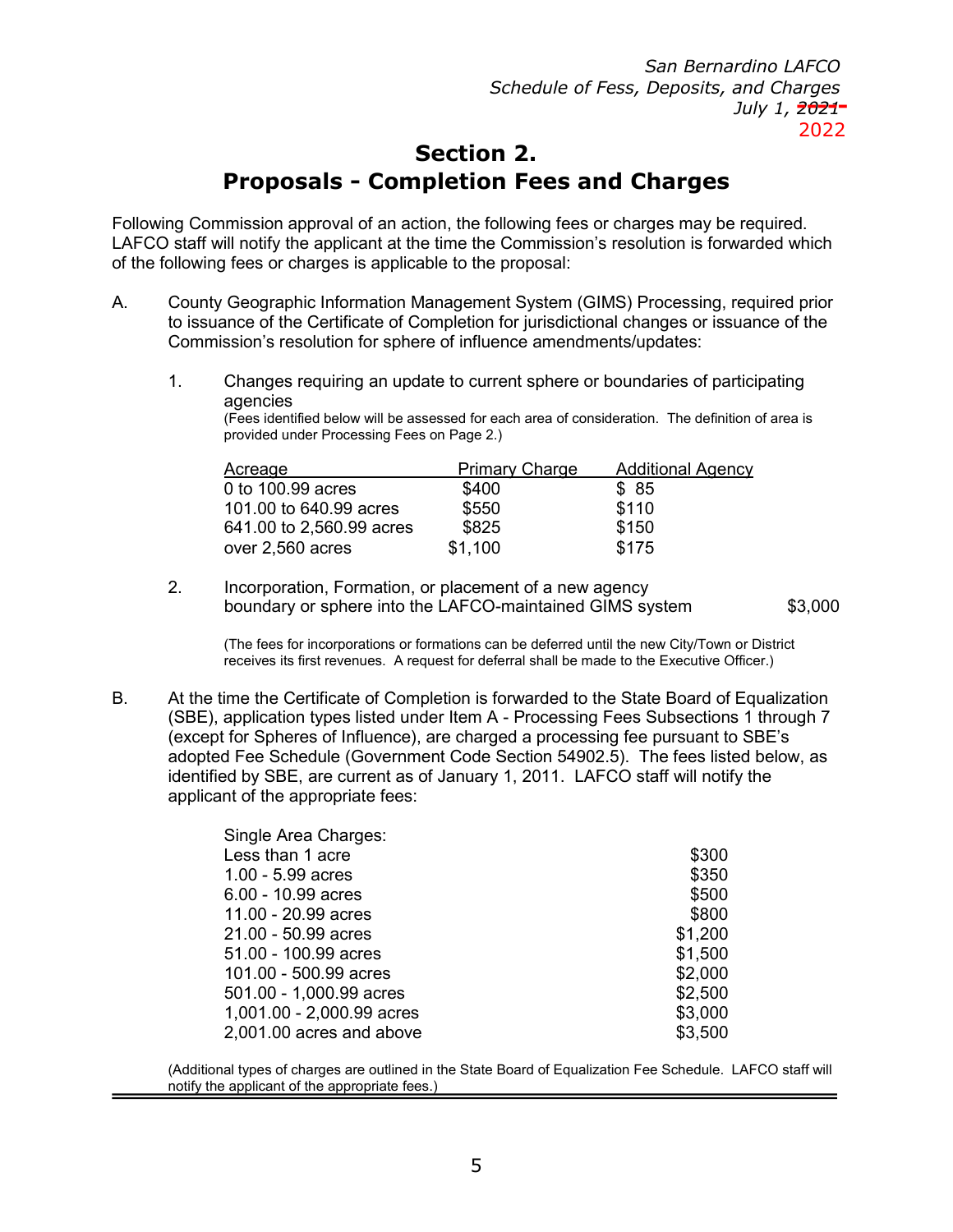# **Section 3. Out-of-Agency Service Contract**

| <b>FEE AND DEPOSITS SUMMARY</b>                                          |                        |           |                       |         |
|--------------------------------------------------------------------------|------------------------|-----------|-----------------------|---------|
| <b>Type of Service Contract</b>                                          | Fee                    | Deposits* | Total                 |         |
| Contracts involving developments such as                                 | $-4-$                  | 24        |                       |         |
| su divisions tracts as defined $y$ the Su division $s_5$ ap <sub>2</sub> |                        |           | \$7,962               |         |
| Act five or more units Specific Plans                                    |                        |           |                       |         |
| Contracts involving the development of units                             |                        | 24        | $-3-4-$               | \$3,512 |
| only a parcel map as defined y the Su division\$1, ap pet                |                        |           | to                    |         |
| up to four units                                                         | connectio              |           |                       | \$6,848 |
| Any contract for fire protection services outsi                          | $-4-$                  | 24        |                       |         |
| agency surisdictional oundaries pursuant to                              | ovt <sub>\$5,562</sub> |           | \$7,962               |         |
| <b>Code Section</b><br>34                                                |                        |           |                       |         |
| Contracts to provide services outside a sphere                           |                        | 24        | $\frac{3.4}{\$3,512}$ |         |
| influence pursuant to ovt. Code Section                                  | \$1,112                |           |                       |         |
| Contract Re uiring Approxalant toovtCode                                 |                        | 24        | $-3 - 4 - -$          |         |
| <b>Section</b><br>33 c                                                   | \$1,112                |           | \$3,512               |         |
| evelopmeRelated Re uest for emption fro                                  | $242 -$                |           | $-242-$               |         |
| <b>Code Section</b><br>33 re uires<br>noticed Col                        | \$2,502                |           | \$2,502               |         |
| hearing                                                                  |                        |           |                       |         |
| ondevelopmentlated Administrative Revie<br>fr                            |                        |           |                       |         |
| ecutive Officer                                                          | \$577                  |           | \$577                 |         |
| <b>OutofAgeny Service Contract City or</b>                               | istrict                |           |                       |         |
| or                                                                       |                        |           |                       |         |
| emption from ovt. Code Section<br>$\mathbf{z}$                           | 33as                   |           |                       |         |
| Authori ed y Commission Policy                                           |                        |           |                       |         |

#### \*DEPOSITS BREAKDOWN

Applicants shall e re uired to reimConsent stion for all charges and costs i of the deposits outlined elo. Reim ursement to AFCO shall e re uired prior to issu the Commission s resolution for service contracts. f charges illed to AFCO are less t amount of deposit the alance ill e refunded to the applicant or applied to other ca here e cess charges have een incurred.

#### **Legal Counsel**  $2<sup>1</sup>$ nemefunda le **4deposit**

It is the policy of this Commission that the costs for Special Counsel due to a representation conflict shall be the responsibility of the applicant. Additionally, as a condition of approval of any action taken by LAFCO, the proponents shall be required to defend, indemnify and hold harmless LAFCO or its agents, officers, and employees from any claim, action, or proceeding against LAFCO or its agents, officers, and employees to attack, set aside, void, or annul the approval of LAFCO concerning the proposal or any action relating to, or arising out of, such approval when such action is brought within the applicable statute of limitations. Refer to Policy and Procedure Manual. Section II. Chapter 2.

Individual Notice (\$250 non refundable, \$750 deposit)

\$1,000

(1) Individual Mailed Notice or (2) Publication of Display Ad in lieu of Individual Notice In cases where the noticing would involve mailing more than 1,000 notices, the Commission may waive the individual notice requirement and direct its staff to publish a 1/8th page display ad in a newspaper of general circulation within the area. Refer to Policy and Procedure Manual, Section IV, Chapter 1, Policy 9.

**Environmental Review** (\$250 non refundable, \$450 deposit)

\$700